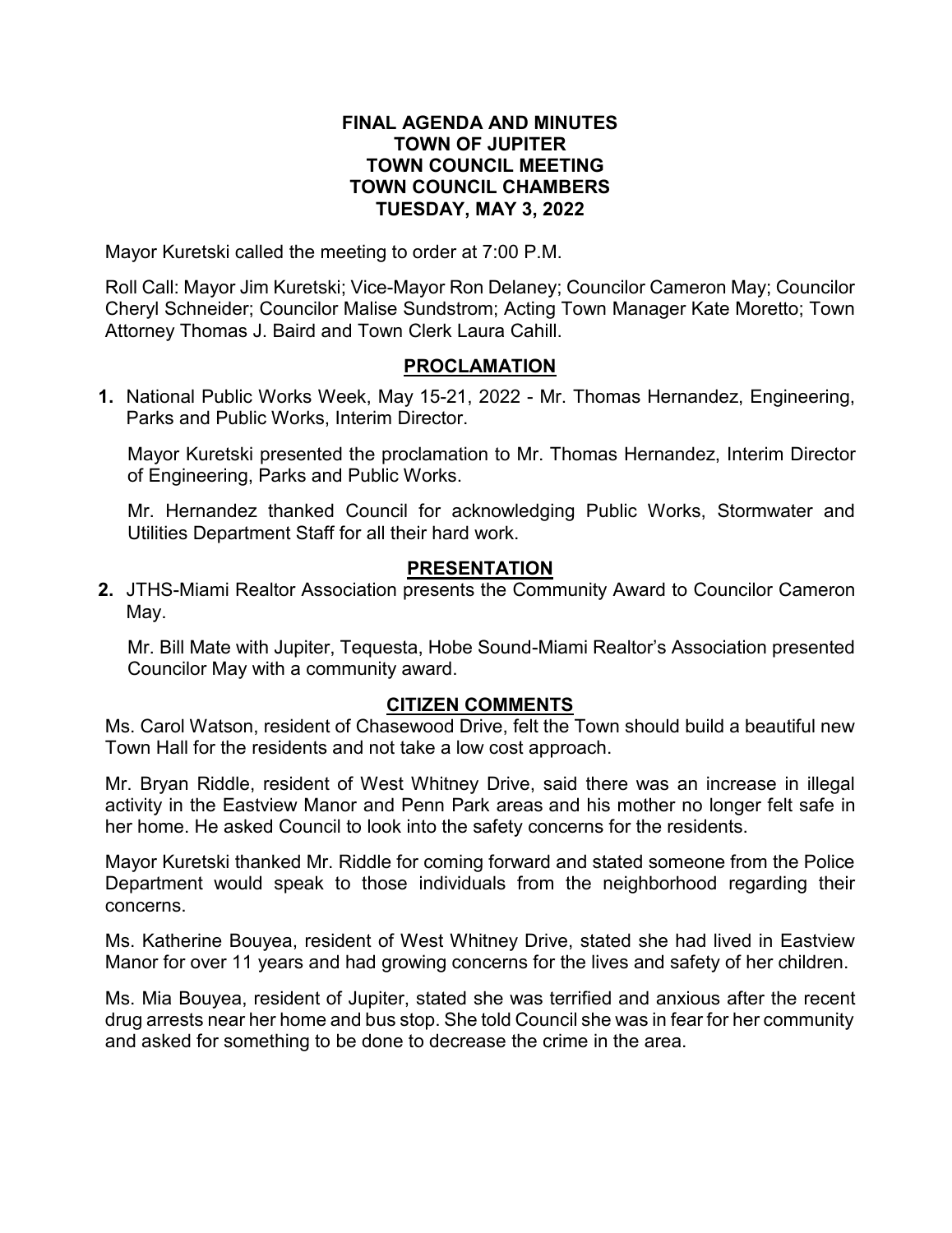TC Minutes Page 2 May 3, 2022

### **CITIZEN COMMENTS**

Ms. Beth Dellinger, resident of West Beverly Road, told Council she knew Mr. Riddle's mother forever and for Mr. Riddle to step forward to speak to Council it had to be a serious concern.

County Commissioner Maria Marino, stated she had partnered with the Town on various projects, including the relocation of the Police Pole. She stated she looked forward to the Town's continued partnership with Roger Dean Stadium. She explained the venture would generate revenue for the Town.

Ms. Isami Ayala, Director of Facilities Development and Operations for the Board of County Commissioners, explained the Commission would be presented with the new Developer Agreement and Sports Facilities Use Agreement on May 17, 2022. She stated she looked forward to working with Town Staff to finalize the documents.

Ms. Penny Payne, resident of 126<sup>th</sup> Terrace, asked Council to provide additional resources for the residents of Penn Park and Eastview Manor.

### **MINUTES**

**3.** April 19, 2022 Town Council Meeting Minutes.

Vice-Mayor Delaney moved to approve the April 19, 2022 Town Council Meeting Minutes, as amended; seconded by Councilor May; motion passed.

| Kuretski | Delaney | May | Schneider | Sundstrom |
|----------|---------|-----|-----------|-----------|
| Yes      | Yes     | Yes | Yes       | Yes       |

### **CONSENT AGENDA**

All items listed in this portion of the agenda are considered routine by the Town Council and will be enacted by one motion. There will be no separate discussion of these items unless a Councilor or citizen so requests; in which event, the item will be removed and considered at the beginning of the regular agenda.

- · Councilor Sundstrom and Councilor Schneider pulled item 7.1.
- · Mayor Kuretski pulled item 5.

Councilor May moved to approve the Consent Agenda, as amended; seconded by Vice-Mayor Delaney; motion passed.

| Kuretski | Delaney | May | Schneider | Sundstrom |
|----------|---------|-----|-----------|-----------|
| Yes      | Yes     | Yes | Yes       | Yes       |

### **PUBLIC BUSINESS**

**4. Resolution 47-22,** Approving the Interlocal agreement and Easement agreements with the Loxahatchee River Environmental Control District (LRECD) for the construction of the Jupiter Park Drive and Central Boulevard Intersection Improvements.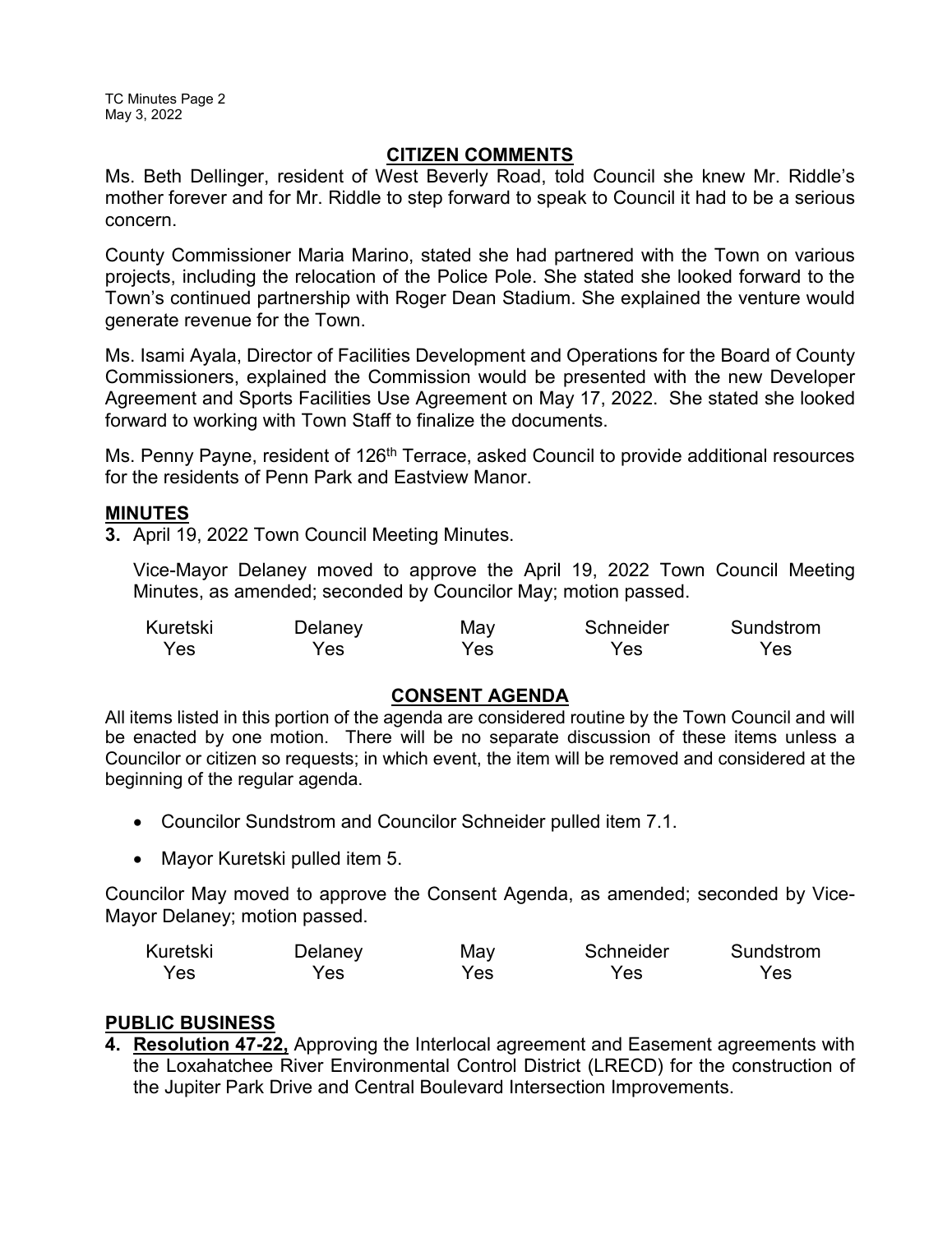### **CONSENT AGENDA**

### **PUBLIC BUSINESS**

- **5.** Approving four neighborhood matching grants through the 2022 Town Matching Grant Program in the amount of \$15,803.74. **MOVED TO REGULAR AGENDA**
- **6.** Approving the use of State Forfeiture funds for a donation to the Gulf Stream Council's Learning for Life Explorer Program to support the Law Enforcement Explorer Academy in the amount of \$5,000.
- **7.** Approving the purchase order with Dixie Southern Tank for two 4,000-gallon lined steel bulk acid storage tanks for the Town's Reverse Osmosis Water Treatment System in the amount of \$134,614.
- **7.1** Approving the employment contract with Mr. Frank Kitzerow for the Town Manager position. **MOVED TO REGULAR AGENDA**

### **ITEM REMOVED FROM CONSENT AGENDA TO REGULAR AGENDA**

**5.** Approving four neighborhood matching grants through the 2022 Town Matching Grant Program in the amount of \$15,803.74.

Mayor Kuretski said he pulled the item based on an email he had received regarding the grant application for a ADA chair lift for the community pool from the Sea Palm Community. He said someone had questioned the grants and he asked Staff for more information.

Ms. Satu Oksanen, Neighborhood Services Manager, said they applied for an ADA chair lift for the community pool and provided all the necessary information for the application including proof of community support. Ms. Oksanen said she had received an email asking that the match not be given, so the community would be eligible for another grant within three years.

Mayor Kuretski asked for confirmation that the matching grant program required that the grant project benefit the public beyond the community. Ms. Oksanen said that was correct but a few years ago a category was added called safety and security. She said the grant review committee discussed the Sea Palm's application and agreed it fell under that category. She also confirmed the application was received from the HOA Board.

Councilor May moved to approve four neighborhood matching grants through the 2022 Town Matching Grant Program in the amount of \$15,803.74; seconded by Councilor Sundstrom.

| Kuretski | Delaney | May | Schneider | Sundstrom |
|----------|---------|-----|-----------|-----------|
| Yes      | Yes     | Yes | Yes       | Yes.      |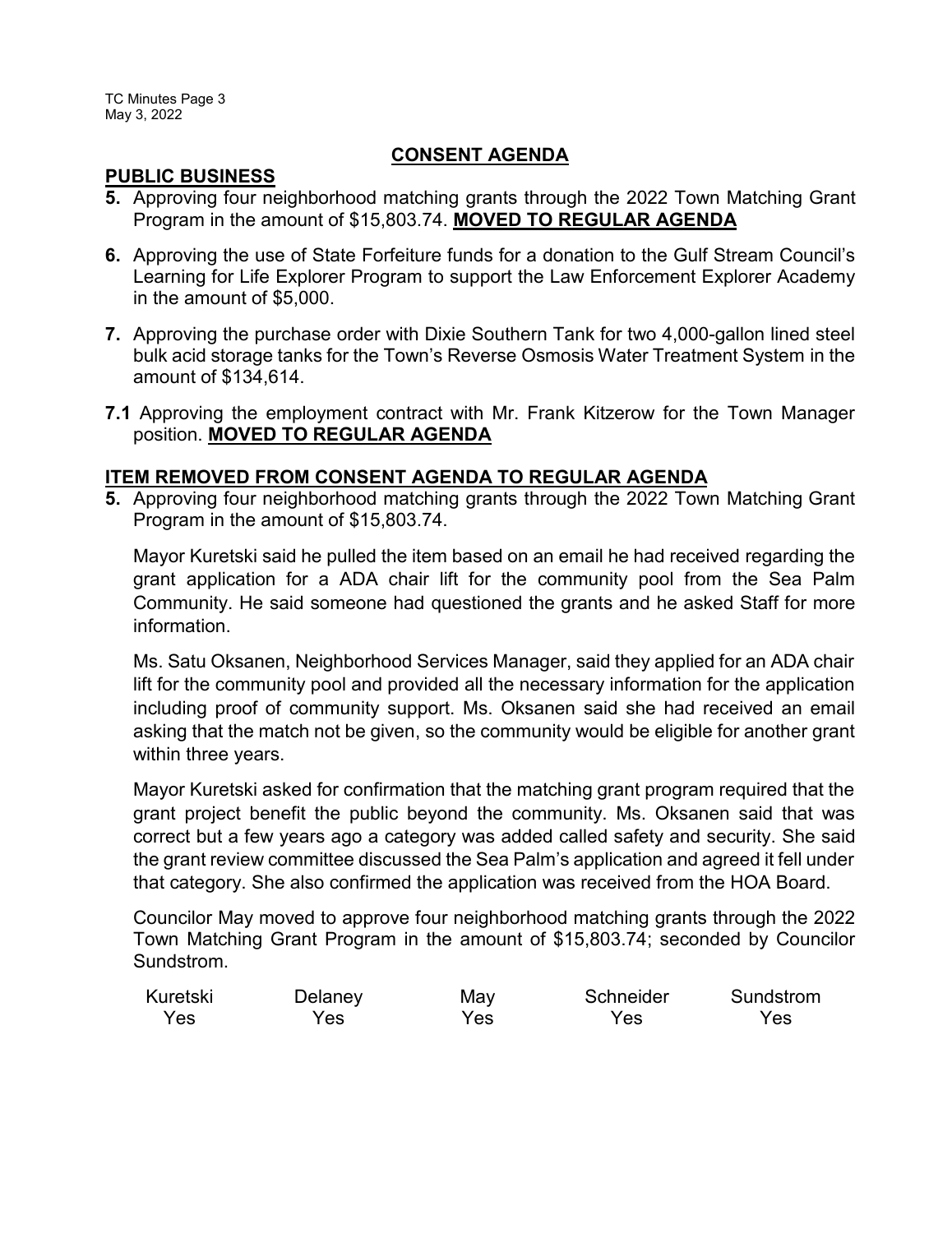TC Minutes Page 4 May 3, 2022

### **ITEM REMOVED FROM CONSENT AGENDA TO REGULAR AGENDA**

**7.1** Approving the employment contract with Mr. Frank Kitzerow for the Town Manager position.

Councilor Sundstrom discussed Section 14 and 4C, she explained performance evaluations were important and how a 2.5 percent salary increase should be pending a satisfactory performance evaluation. She suggested the Human Resources Department facilitate the process. She felt the contract should be continued for further review.

Councilor Schneider agreed regarding Section 14 and suggested a language change on Section 4C, to state, Council at its discretion may provide the Town Manager a 2.5 percent salary increase provided the Town Manager had received a satisfactory performance evaluation.

Council Schneider recommended the following sections be clarified: Section 2B and 2C, termination by the Town; Section 2C, benefits for terminated; Section 7, car payment, maintenance and cost responsibilities; Section 8, mileage not included; Section 10; Section 12B mileage not included; Section 13, needed to discuss further due to the current market and living within proximity to the Town.

Mayor Kuretski stated it was an unusual contract but was a negotiated item. He stated he and the Town Attorney worked with Mr. Frank Kitzerow on some of the items. He explained the Town Charter gave Council the right to waive where the Town Manager lived. He said Council could work with the Town Attorney to come up with a contract which all parties could agree upon.

Councilor Sundstrom moved to continue the employment contract with Mr. Frank Kitzerow for the Town Manager position to a future meeting; seconded by Councilor Schneider.

| Kuretski | Delaney | May | Schneider | Sundstrom |
|----------|---------|-----|-----------|-----------|
| Yes      | Yes     | Yes | Yes       | Yes       |

Mr. Baird clarified Council would send him the changes they proposed and then he would discuss them with Mr. Kitzerow.

Mayor Kuretski stated yes.

Councilor Delaney asked if he would be paid retroactively.

Mr. Baird said he would continue to be paid as an Interim Town Manager.

Mayor Kuretski asked if a Resolution would be needed.

Mr. Baird said yes, to allow the Mayor the authority to sign the contract.

Mayor Kuretski stated the expectation to continue the item was for it to come back with the Resolution and could hopefully be finalized by the next meeting.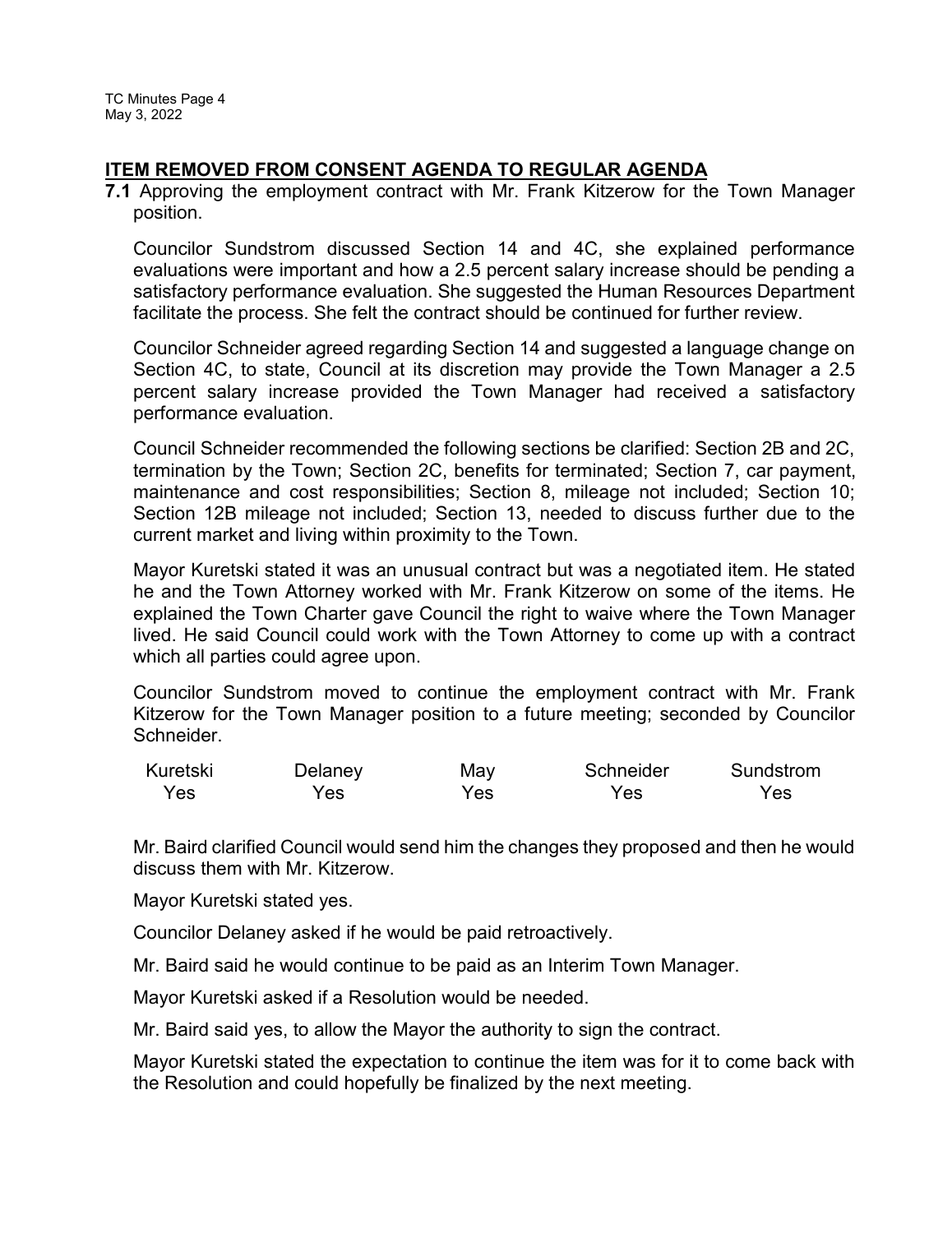TC Minutes Page 5 May 3, 2022

### **REGULAR AGENDA**

#### **PUBLIC BUSINESS**

**8.** Approving the 2022 appointments to the Town's Boards, Committees, and Countywide Organizations.

Councilor Sundstrom moved to approve the following appointments and reappointment to the Art Committee:

### **Art Committee (3 year term)**

Ms. Lynn O'Brein Ms. Rose Shaw Ms. Nicole Kalil

Seconded by Vice-Mayor Delaney; motion passed.

| Kuretski | Delaney | May | Schneider | Sundstrom |
|----------|---------|-----|-----------|-----------|
| Yes      | Yes     | Yes | Yes.      | Yes       |

Councilor May moved to approve the following reappointments to the Audit Committee:

### **Audit Committee (1 year term)**

Mr. Paul Drahnak Mr. Joseph Lario Ms. Susan Present Mr. Peter Rene Mr. Robert Reynolds

Seconded by Councilor Sundstrom; motion passed.

| Kuretski | Delaney | May  | Schneider | Sundstrom |
|----------|---------|------|-----------|-----------|
| Yes      | Yes     | Yes: | Yes.      | Yes       |

Vice-Mayor Delaney moved to approve the following appointments and reappointments to the Beach Committee.

#### **Beach Committee (serves at the pleasure of Council)**

Ms. Shirley Brostmeyer - Appointed by Mayor Kuretski Ms. Gail Whipple – Appointed by Vice-Mayor Delaney Mr. Chase Malcolm – Appointed by Councilor May Deferred appointment – Appointed by Councilor Schneider Ms. Emily Johnson – Appointed by Councilor Sundstrom **Beach Committee At Large (2 year term)** Mr. David Uhlfelder **Beach Committee Alternates (2 year term)** Mr. John Pugsley Dr. Peter Fitzer

Seconded by Councilor May; motion passed.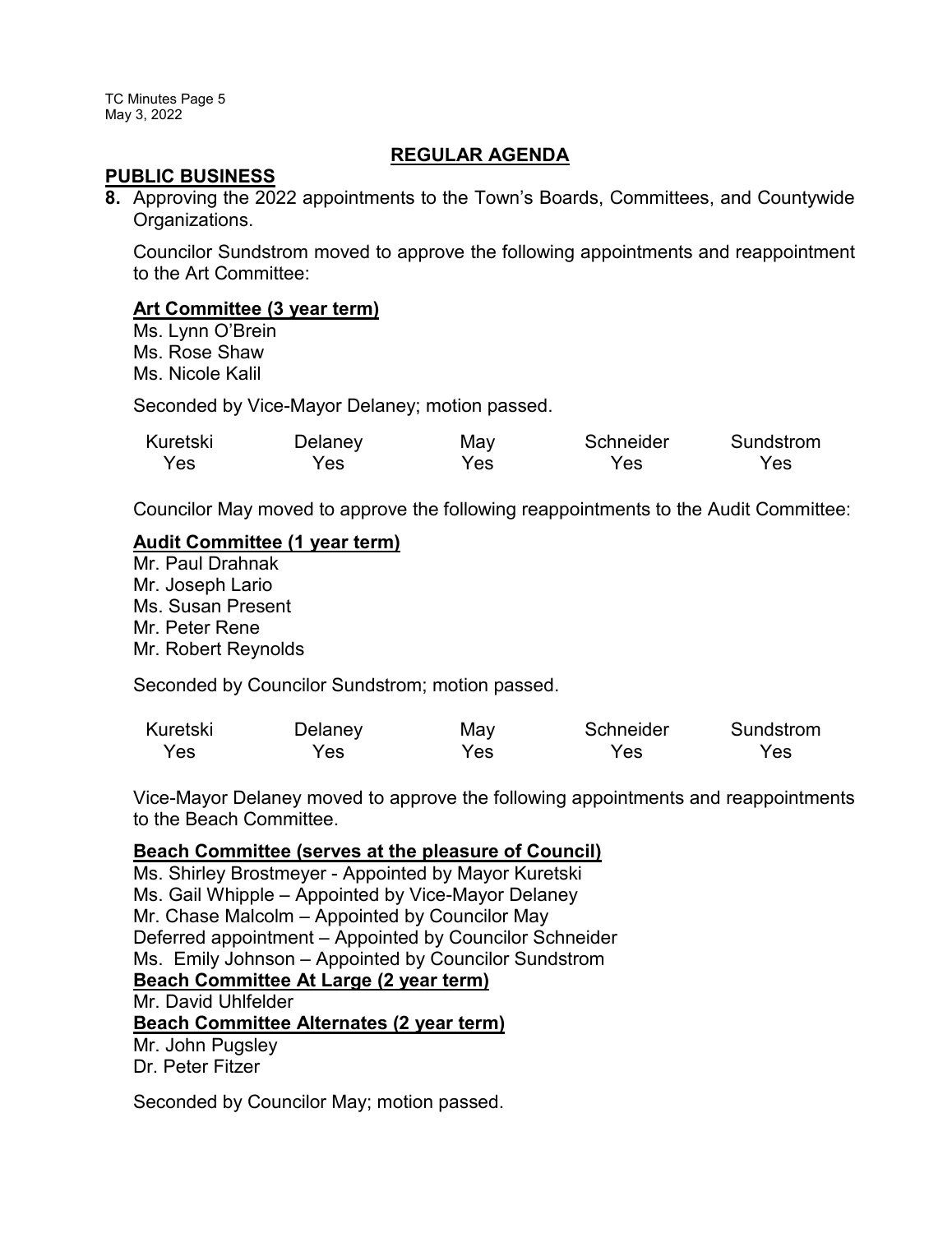TC Minutes Page 6 May 3, 2022

### **REGULAR AGENDA**

#### **PUBLIC BUSINESS**

**8.** Approving the 2022 appointments to the Town's Boards, Committees, and Countywide Organizations.

Vice-Mayor Delaney moved to approve the following reappointments to the Construction Board of Adjustments and Appeals:

### **Construction Board of Adjustments and Appeals (3 year term)**

Mr. Kevin Carter Mr. Andrew Cantatore

Seconded by Councilor Schneider; motion passed.

| Kuretski | Delaney | May | Schneider | Sundstrom |
|----------|---------|-----|-----------|-----------|
| Yes      | Yes     | Yes | Yes       | Yes       |

Vice-Mayor Delaney moved to approve the following appointment and reappointments to the Environmental Task Force:

#### **Environmental Task Force (serves at the pleasure of Council)**

Ms. Christina Akly– Appointed by Mayor Kuretski Mr. Evan Nader– Appointed by Vice-Mayor Delaney Deferred appointment – Appointed by Councilor May Ms. Vivien McClean-Bunce – Appointed by Councilor Schneider Ms. Christa Cherry – Appointed by Councilor Sundstrom

Seconded by Councilor Schneider; motion passed.

| Kuretski | Delaney | May | Schneider | Sundstrom |
|----------|---------|-----|-----------|-----------|
| Yes      | Yes     | Yes | Yes       | Yes.      |

Vice-Mayor Delaney moved to approve the following appointments and reappointments to the Historic Resources Board:

#### **Historic Resources Board (serves at the pleasure of Council)**

Mr. Lee Webber– Appointed by Mayor Kuretski Mr. Josh Liller– Appointed by Councilor Schneider Ms. Christine Pinello– Appointed by Councilor Sundstrom **Historic Resources Board Alternates (1 year term)** Mr. David Thompson

Ms. Sara Misselhorn

Seconded by Councilor Sundstrom; motion passed.

| Kuretski | Delaney | May | Schneider | Sundstrom |
|----------|---------|-----|-----------|-----------|
| Yes      | Yes     | Yes | Yes       | Yes       |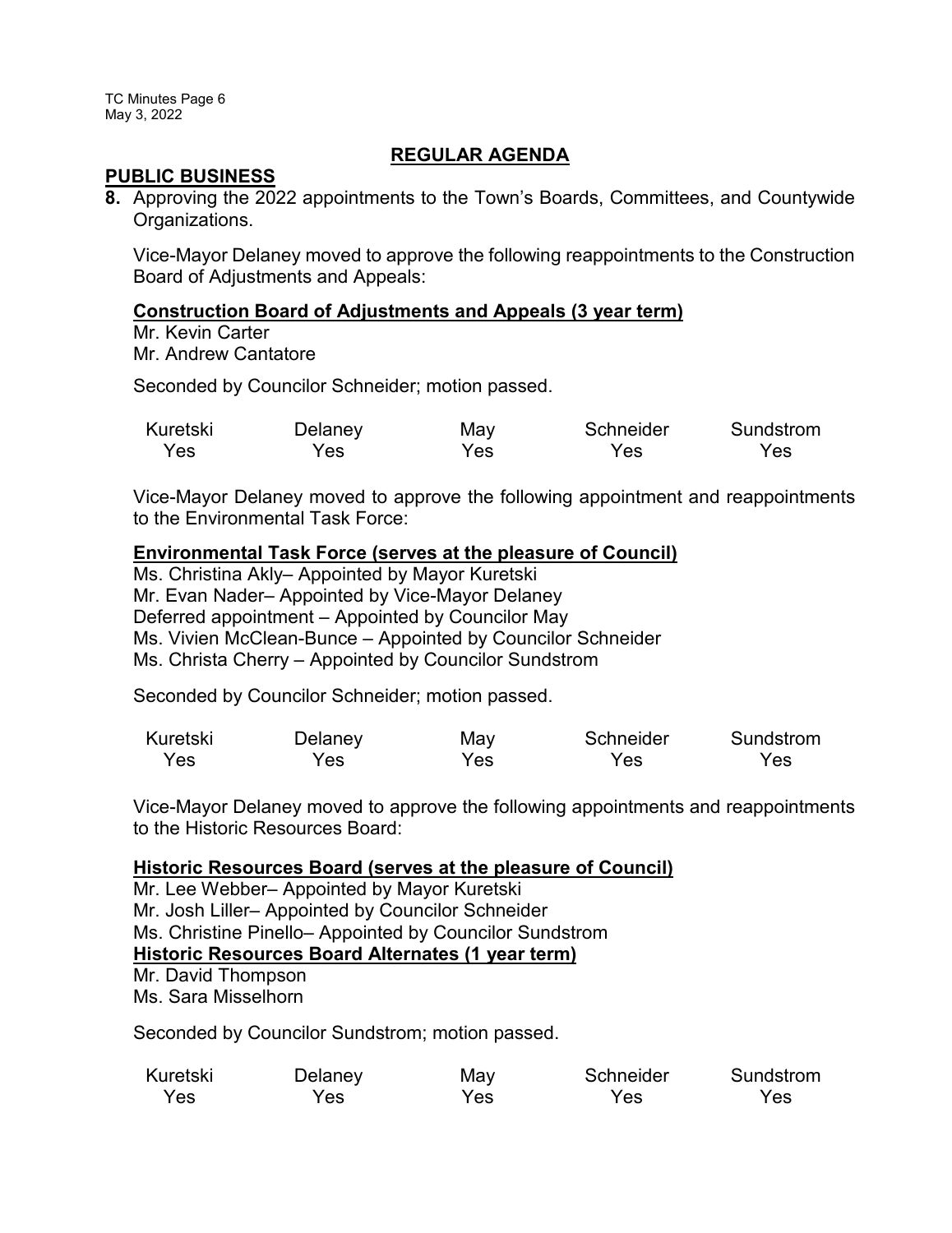TC Minutes Page 7 May 3, 2022

### **REGULAR AGENDA**

#### **PUBLIC BUSINESS**

**8.** Approving the 2022 appointments to the Town's Boards, Committees, and Countywide Organizations.

Councilor Schneider moved to approve the following appointments and reappointments to the Planning and Zoning Commission.

#### **Planning and Zoning Commission (serves at the pleasure of Council)**

Mr. Marc Pintel – Appointed by Councilor May

### **Planning and Zoning Commission At Large (1 year term)**

Mr. Frank Fore

Mr. Ankur Patel

#### **Planning and Zoning Commission Alternates (1 year term)**

Mr. John Weisman (First Alternate) Mr. Richard Dunning (Second Alternate)

Seconded by Councilor May; motion passed.

| Kuretski | Delaney | May | Schneider | Sundstrom |
|----------|---------|-----|-----------|-----------|
| Yes      | Yes     | Yes | Yes       | Yes       |

# **Countywide Organizations**

### **Loxahatchee River Coordinating Council**

Councilor Schneider Vice-Mayor Delaney (Alternate)

# **Palm Beach Transportation Planning Agency**

Mayor Kuretski Vice-Mayor Delaney (Alternate)

#### **Palm Beach County League of Cities**

Rotation of Council Members

#### **School Board District Liaison**

Councilor Sundstrom Councilor May (Alternate)

### **Bioscience Land Protection Advisory Board**

Councilor May Vice-Mayor Delaney (Alternate)

#### **Issues Forum**

Mayor Kuretski

Mayor Kuretski mentioned having a Council member liaison for the Art Committee, Audit Committee, Beach Committee, and Environmental Task Force.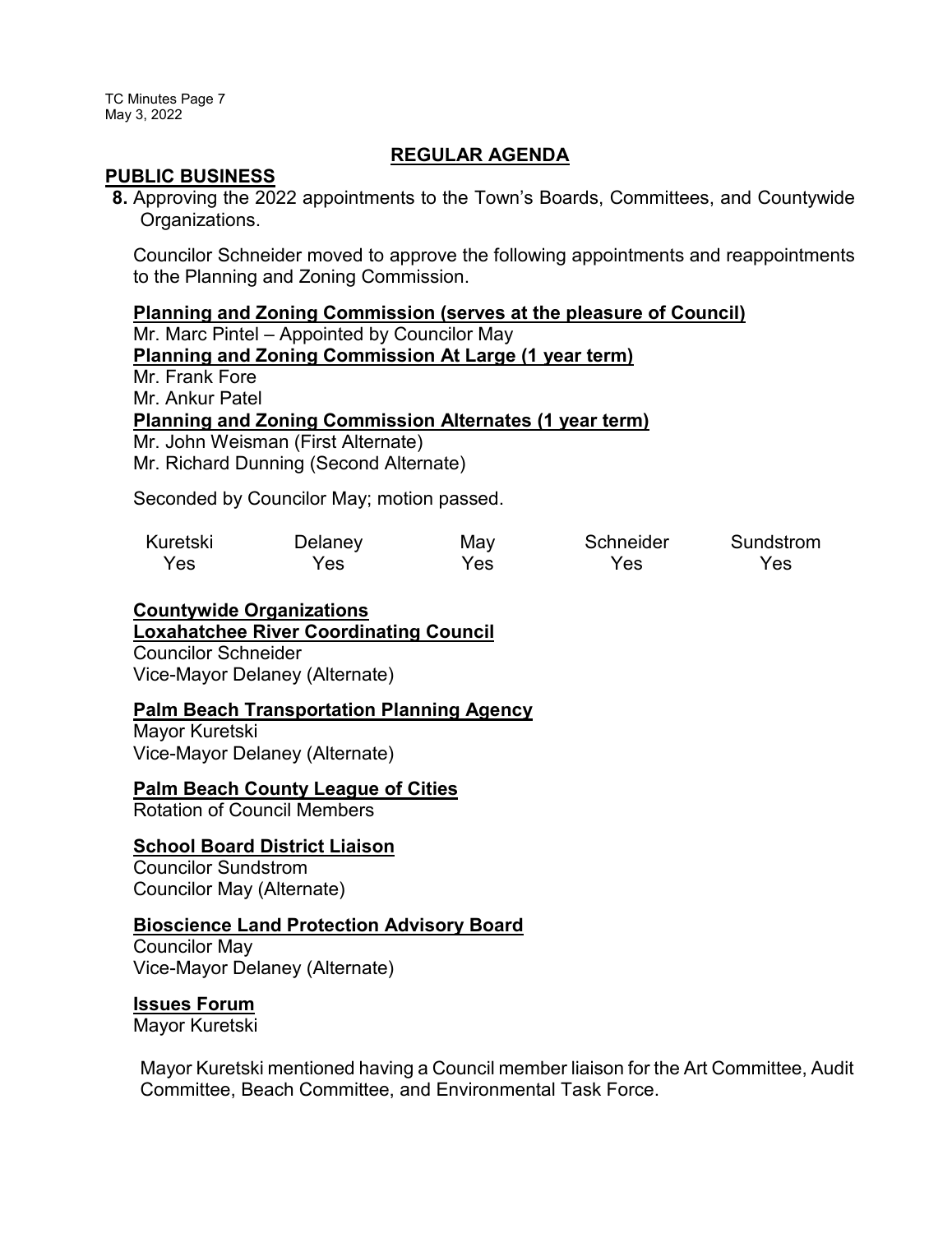TC Minutes Page 8 May 3, 2022

### **REGULAR AGENDA**

#### **PUBLIC BUSINESS**

**8.** Approving the 2022 appointments to the Town's Boards, Committees, and Countywide Organizations.

Council Schneider stated she would be the Council liaison for the Environmental Task Force. Councilor May stated he would be liaison for the Art Committee, Vice-Mayor Delaney offered to be the liaison for the Beach Committee, and Councilor Sundstrom stated she would take the Audit Committee.

Mayor Kuretski asked Mr. Scott Reynolds, Finance Director, if Council was needed regarding the Audit Committee.

Mr. Reynolds stated yes, a proposal for a new auditing firm had been sent out and State Statute required that a member of Council serves as the chairperson of the selection committee.

Mayor Kuretski mentioned the reason for the liaisons were to go to the committee meetings and bring back any issues that were unclear.

### **ROUNDTABLE**

**9.** Evaluation and Appraisal Report (EAR) of the Town's Comprehensive Plan.

Mr. John Sickler, Director of Planning and Zoning said Mr. Schneider would be presenting the item but he wanted to say it was a little easier for many small items to be included from a process stand point but if there was something Council wanted to be done later, a comprehensive plan amendment could be done at that time.

Mr. Martin Schneider, Principal Planner, gave a brief presentation including, the comprehensive plan amendments background, the evaluation and appraisal report (EAR) required every seven years, State requirements, State changes, updates and local conditions.

Mr. Schneider stated a mandatory change in 2021 was required by the State regarding a private property element. He said the Town would be using the State's language and the element would need to be adopted before any other changes. Mr. Schneider mentioned an optional opportunity the State provided was to allow accessory dwelling units in any single family zoning district provided the owner submitted an affidavit stating the unit would be rented to low income persons.

Mayor Kuretski emphasized that the Town had to be careful not to create potential conflicts with HOA and POA protective covenants. Mr. Schneider agreed and stated it was optional and may be another tool to deal with the workforce housing crises in Florida.

Mr. Schneider reviewed the pros and cons of local condition changes and timing for the EAR. Mayor Kuretski said Council would look to Staff to let them know if any requested changes were not advisable and why.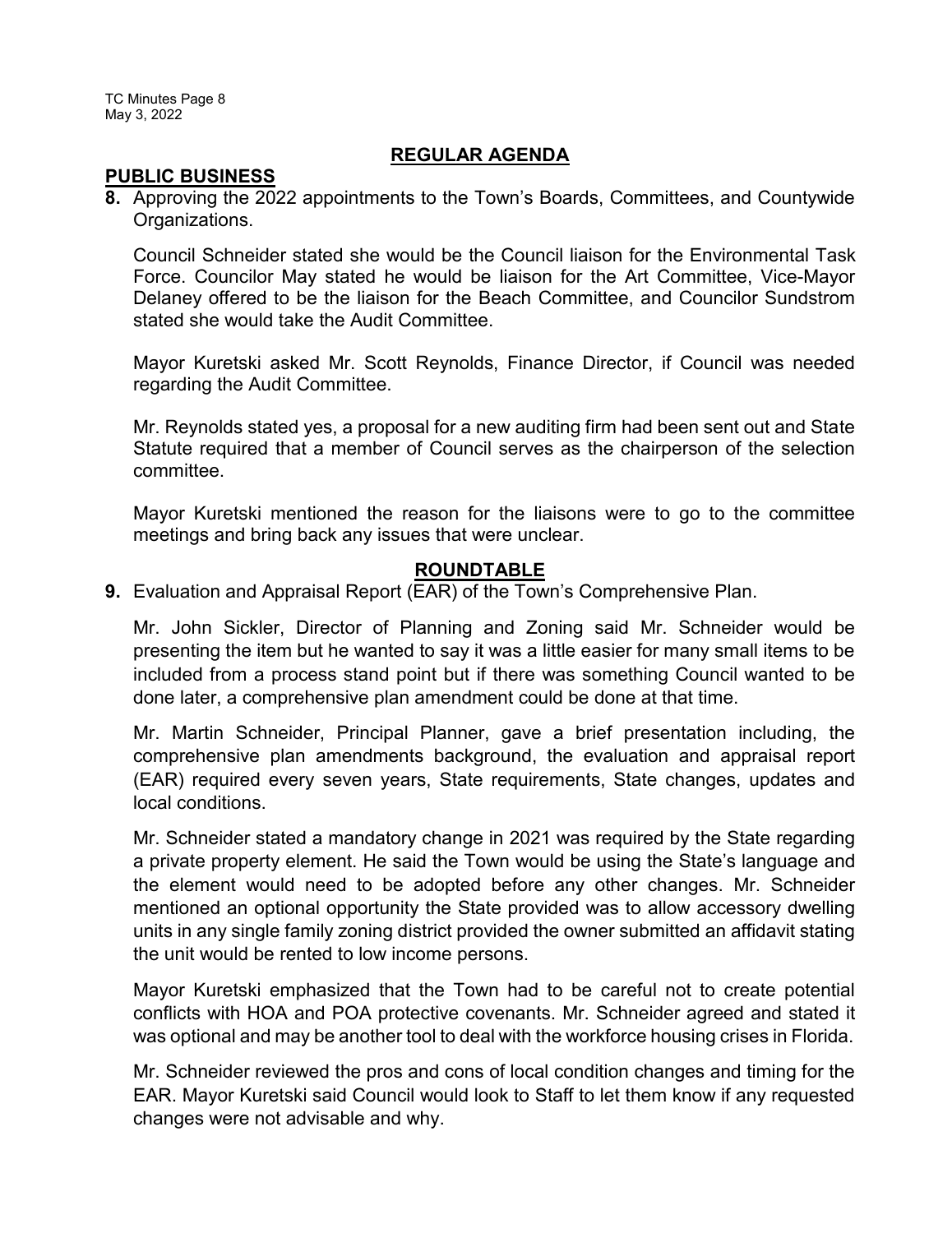## **ROUNDTABLE**

**9.** Evaluation and Appraisal Report (EAR) of the Town's Comprehensive Plan.

Mr. Schneider started to list some suggested local condition changes and asked Council for direction on whether they should be considered EAR based amendments or better handled independently. One item included adding privately held recreation or conservation lands to the future land use map (FLUM).

Mayor Kuretski said he brought that forward but wanted to keep it simple by just adding a list of potential properties that may be available in the future. Mr. Sickler said it could be more complicated and could necessitate additional policy changes or land use changes.

Mr. Schneider continued with another change to enhance seagrass protection and environmental sustainability. He said the coastal and conservation elements both had general policies that aligned with that but stronger language could be added. The next items were evaluating the level of service in the recreation and open space element based on changing uses and demographics and using indoor recreation areas as emergency shelter facilities.

Mayor Kuretski said he did not support using indoor recreation areas as emergency shelters. As far as the level of service for recreation he agreed it did need to be reevaluated and he gave some examples of county facilities that could help meet the needs.

Mr. Schneider mentioned workforce housing and possible policy changes. Mayor Kuretski discussed adding policy changes to address those expectations in high density residential developments.

The next item discussed was super majority requirements by the County for amendments to the Comprehensive Plan (Comp Plan). Mayor Kuretski felt Council may want to adopt the same requirements. He noted there was consensus of Council to move forward.

Mr. Schneider said to consider if any strategic priorities discussed would require changes to the Comp Plan. He said Staff was looking for any further direction and asking approval to send the EAR notification letter based on the review of the statutory changes to the Department of Economic Opportunity.

Councilor Sundstrom asked if the list was manageable by the timeline. Mr. Sickler and Mr. Schneider agreed it was manageable and was a good opportunity to update language and references.

Vice-Mayor Delaney asked about the accessory dwelling item. Mr. Sickler said they could provide a critique of the options.

Mr. Sickler said he would provide a draft of the letter at the next meeting for Council review.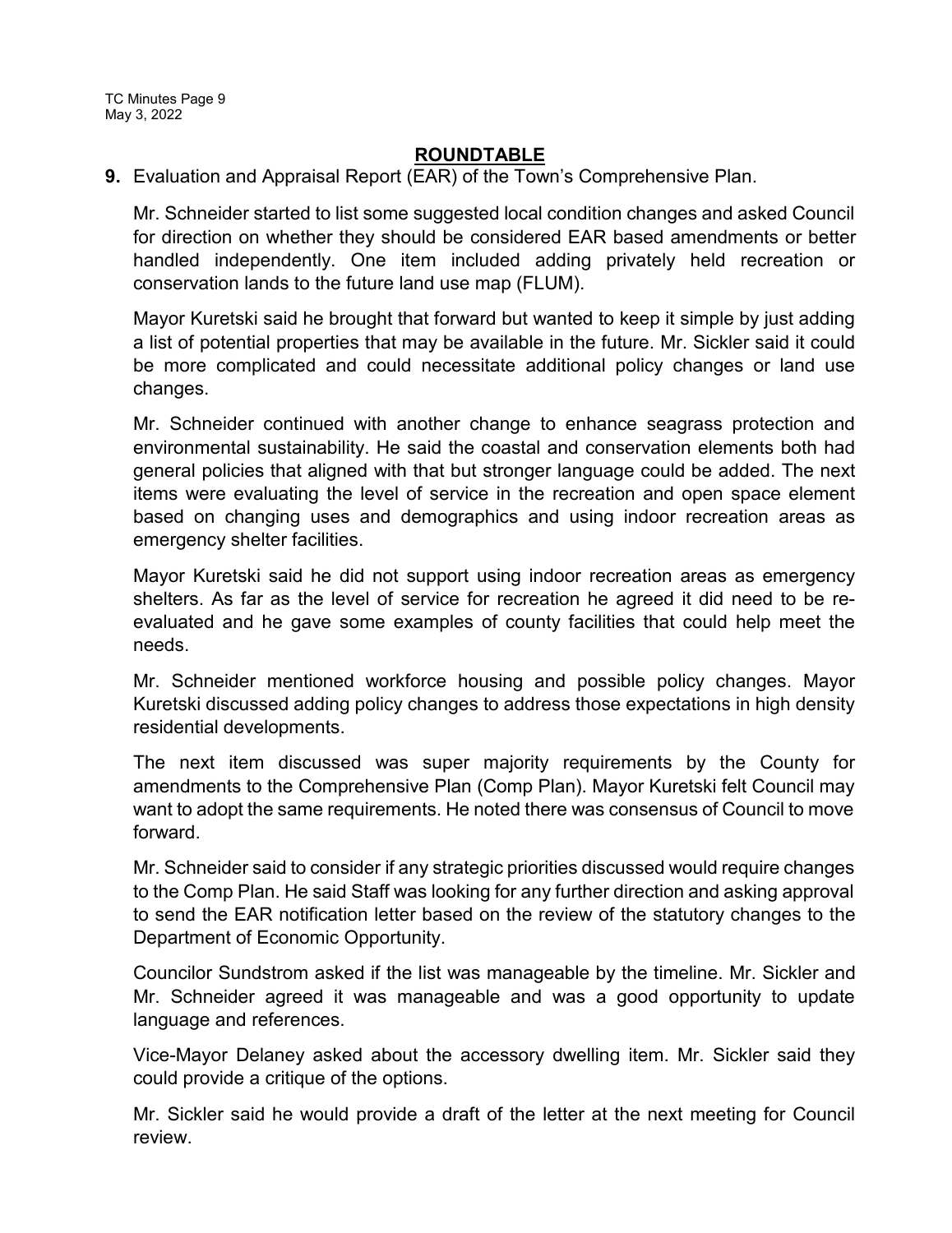TC Minutes Page 10 May 3, 2022

### **REPORTS TOWN ATTORNEY - NONE TOWN MANAGER**

- · Jupiter U Council meet and greet Ms. Moretto thanked Council for participating in the meet and greet and thanked Staff for their efforts.
- · Business Community Liaison Ms. Moretto mentioned Mr. Roger Held had been appointed as the Business Community Liaison.

## **TOWN COUNCIL – LIAISON REPORTS AND COMMENTS COUNCILOR MAY**

- Community Service Award Councilor May thanked Mr. Mates for the award.
- Crime on Whitney Drive Councilor May addressed the concerns regarding crime along Whitney Drive and stated the Police department would be taking action to increase patrolling in the area. Councilor Sundstrom agreed.

# **COUNCILOR SUNDSTROM**

Meet and Greet – Councilor Sundstrom stated it was wonderful to be on the other side of the Jupiter U meet and greet and hope to do more of that.

# **VICE-MAYOR DELANEY**

- Crime on Whitney Drive Vice-Mayor Delaney agreed with what was previously stated regarding the issues in the neighborhood and that Jupiter Police were working on it.
- Maltz Theater Vice-Mayor Delaney stated he was invited to the Maltz theater for a tour and learned about its history.

# **COUNCILOR SCHNEIDER**

- Crime on Whitney Drive Councilor Schneider thanked Chief England and Officer Kimbark for coming to the meeting to hear the concerns from the residents. She stated it was important to address the issues due to safety and because that was an area that included some of the Town's more affordable housing.
- · Town Boards and Committees Councilor Schneider mentioned making some tweaks to them including Staff liaisons, direction and goals.

# **MAYOR KURETSKI**

- · A1A ad Jupiter Beach Road intersection improvements Mayor Kuretski mentioned they received an update and wanted to get a consensus from Council to move forward with the Request for Proposal (RFP). Council unanimously agreed for Staff to move forward.
- · Brightline Fencing Mayor Kuretski showed a presentation regarding safety fencing for the Brightline high speed rail service through Jupiter. He reviewed the pedestrian pathways near the Pine Gardens South neighborhood. He mentioned the three zones that were established to have safety fencing; Pine Gardens South, north side of Indiantown Road, and north of Riverside Drive. Mayor Kuretski also shared that Brightline had committed to add some fencing under phase two but he was concerned that it was not enough fencing.